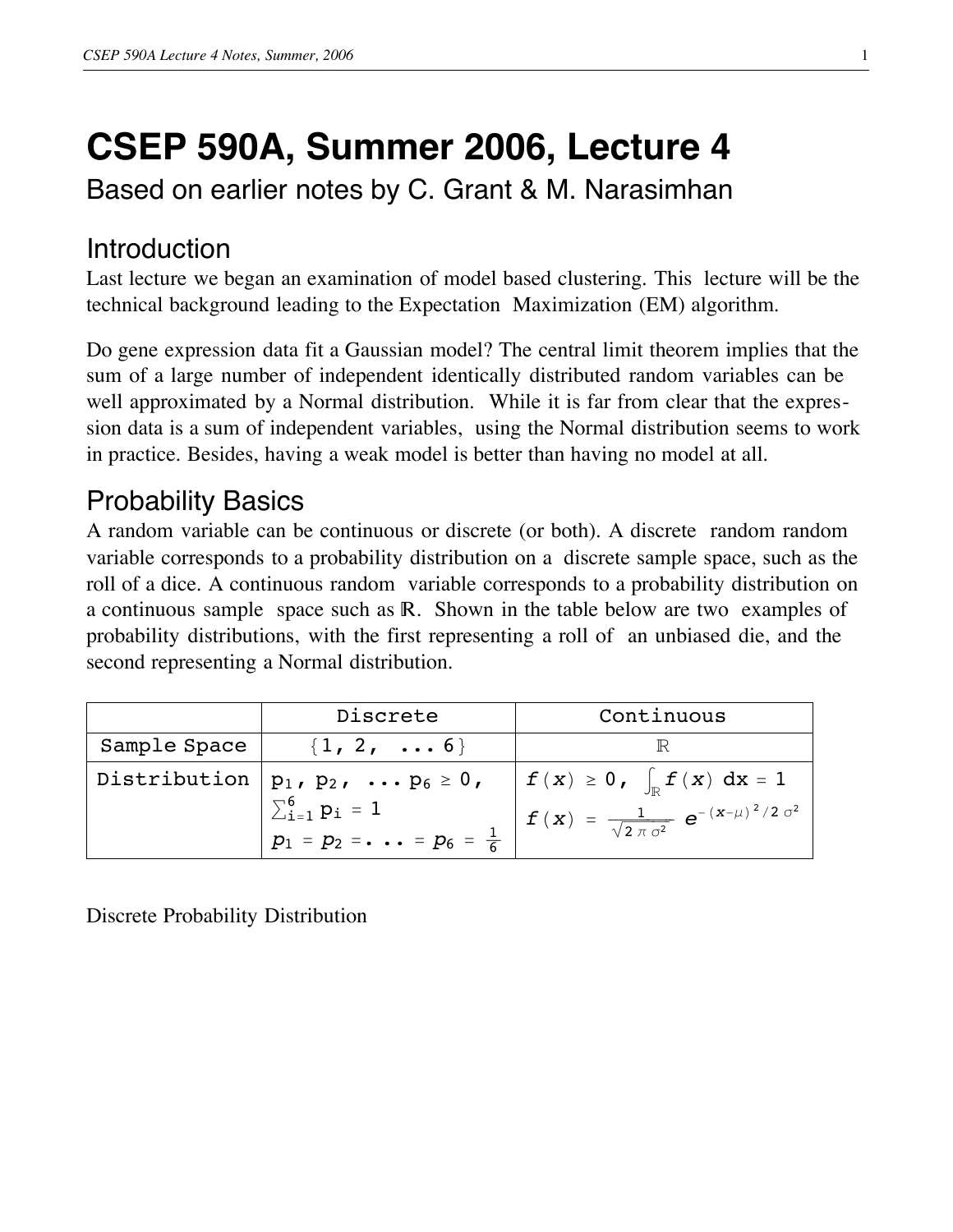



## Parameter Estimation

Many distributions are parametrized. Typically, we have data  $x_1, x_2, ..., x_n$  that is sampled from a parametric distribution  $f(x | \theta)$ . Often, the goal is to estimate the parameter  $\theta$ . The mean  $\mu$  and variance  $\sigma^2$  are often used as such parameters. Estimates of these quantities derived from the sampled data are often called the sample statistics, while the (true) parameter based on the entire sample space is called the population statistic. The following table illustrates these two concepts.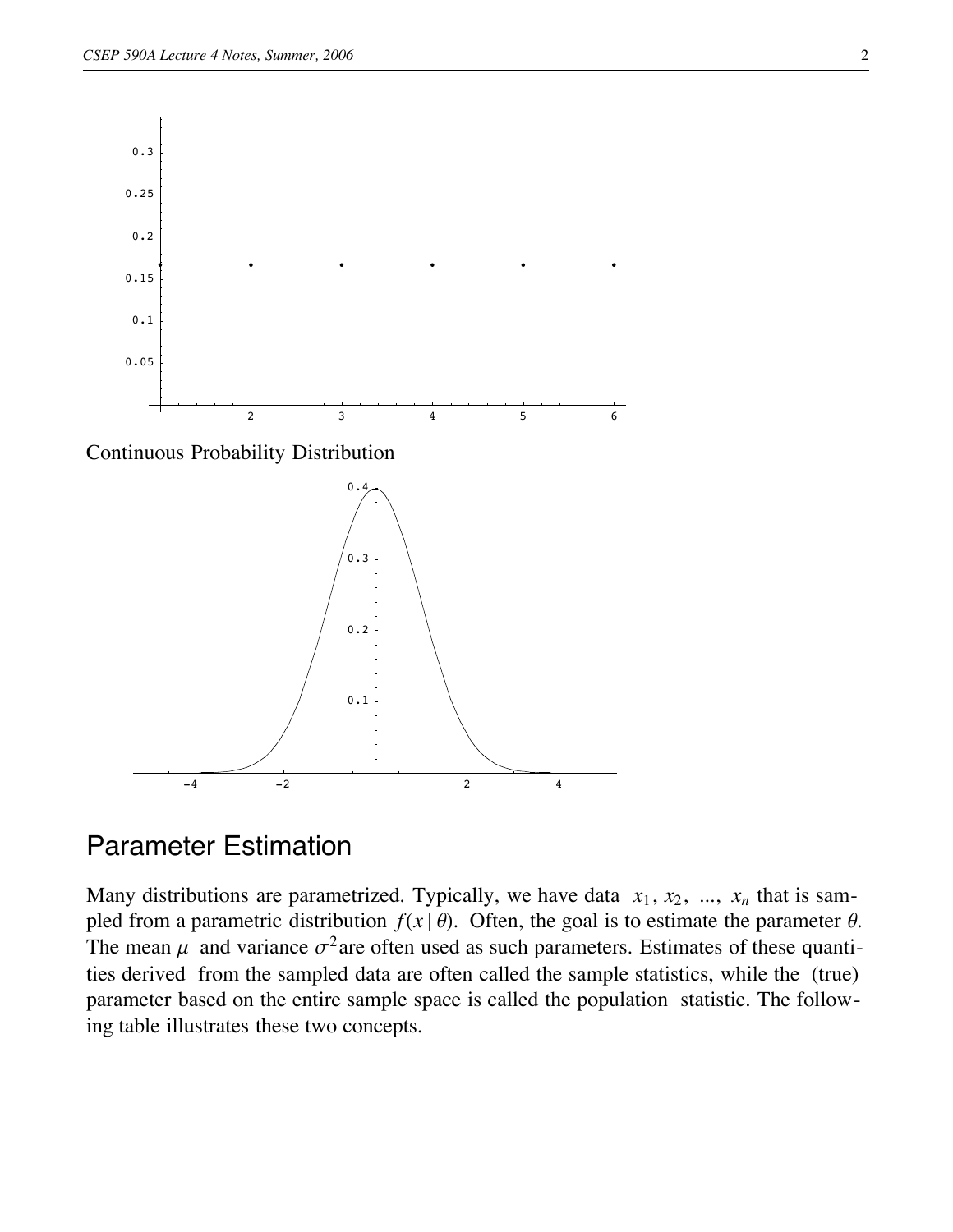|                 | Discrete                           | Continuous                                                                                                             |
|-----------------|------------------------------------|------------------------------------------------------------------------------------------------------------------------|
| Population Mean | $\mu = \sum_i \mathbf{i} p_i$      | $\mu = \int x f(x) dx$                                                                                                 |
|                 |                                    | Population Variance $\begin{vmatrix} \sigma^2 = \end{vmatrix}$ $(i - \mu)^2 p_i$ $\sigma^2 = \int (x - \mu)^2 f(x) dx$ |
| Sample Mean     | $\bar{x} = \sum_{i=1}^{n} x_i / n$ | $\bar{x} = \sum_{i=1}^{n} x_i / n$                                                                                     |
| Sample Variance |                                    | $\sigma^2 = \sum_{i=1}^n (x_i - \bar{x})^2 / n \mid \sigma^2 = \sum_{i=1}^n (x_i - \bar{x})^2 / n$                     |

While the sample statistics can be used as estimates of these parameters, this is often not the prefered way of estimating these quantities. For example, the sample variance  $\overline{\sigma}^2 = \sum_{i=1}^n (x_i - \overline{x})$  $(2)^2/n$  is a *biased* estimate of the true variance because it underestimates the quantity (an unbiased estimate of the variance is given by  $\overline{\sigma}^2 = \sum_{i=1}^n (x_i - \overline{x})$  $\int_{0}^{2} / (n-1)$ ). Maximum Likelihood Estimation is one of many parameter estimation techniques (note that the MLE is not guaranteed to be unbiased either).

Assuming the data are independent, the likelihood of the data  $x_1, x_2, \ldots, x_n$  given the parameter  $\theta$  is

$$
L(x_1, x_2, ..., x_n | \theta) = \prod_{i=1}^n f(x_i | \theta)
$$

where f is the probability density function of the presumed distribution (which of course dcepends on  $\theta$ ). Note that the  $x_i$  are known constants, not variables; they are the values we observed. On the other hand,  $\theta$  is unknown. We treat the likelihood *L* as a function of  $\theta$  and ask what value of  $\theta$  maximizes it. The typical approach is to solve for

$$
\frac{\partial}{\partial \theta} L(x_1, x_2, \dots, x_n | \theta) = 0
$$

Since the likelihood function is always positive (and we may assume it to be strictly positive), the log likelihood

$$
\ln L(x_1, x_2, ..., x_n | \theta) = \ln \prod_{i=1}^n f(x_i | \theta) = \sum_{i=1}^n \ln f(x_i | \theta)
$$

is well defined, and by the monotonicity of the logarithm, the log likelihood is maximized exactly when the likelihood is maximized. Hence we can solve for

$$
\frac{\partial}{\partial \theta} \ln L(x_1, x_2, \dots, x_n | \theta) = 0
$$

Note that in general, these conditions are statisfied by maxima, minima and stationary points of the log-likelihood function. (A "stationary point" is a temporary flat spot on a curve that otherwise tends upward or downward.) Further, if  $\theta$  is restricted to be in some bounded range, then maxima might occur at the boundary which does not satisfy this condition. Therefore, we need to check the boundaries separately. Here is an example which illustrates this procedure.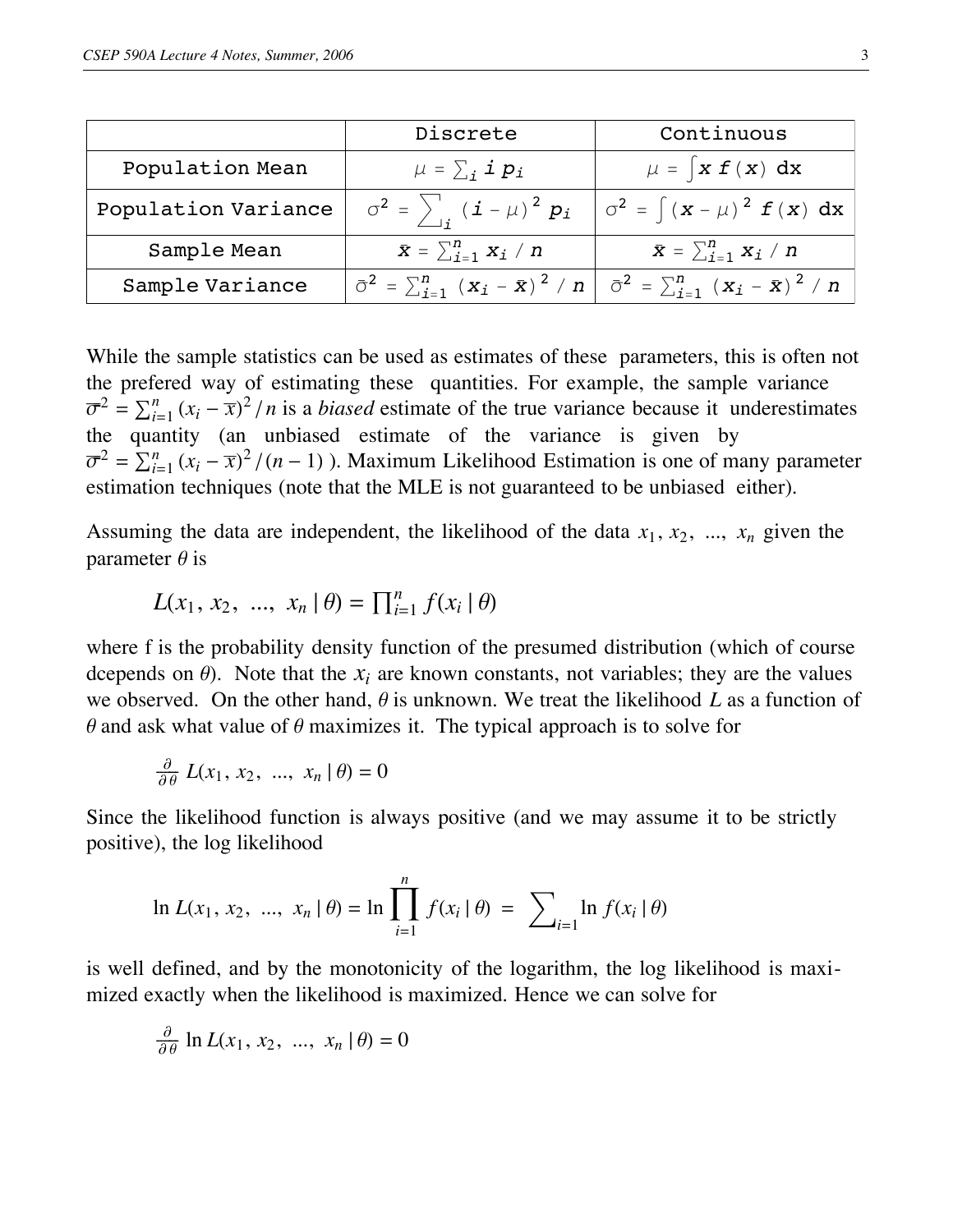Note that in general, these conditions are statisfied by maxima, minima and stationary points of the log-likelihood function. (A "stationary point" is a temporary flat spot on a curve that otherwise tends upward or downward.) Further, if  $\theta$  is restricted to be in some bounded range, then maxima might occur at the boundary which does not satisfy this condition. Therefore, we need to check the boundaries separately. Here is an example which illustrates this procedure.

**Example 1.** Let  $x_1, x_2, \ldots, x_n$  be coin flips, and let  $\theta$  be the probability of getting heads. Suppose we observe  $n_0$  tails and  $n_1$  heads  $(n_0 + n_1 = n)$ . Then the likelihood function is given by

$$
L(x_1, x_2, ..., x_n | \theta) = (1 - \theta)^{n_0} \theta^{n_1}
$$

Hence the  $log$  – likelihood function is

 $\ln L(x_1, x_2, ..., x_n | \theta) = n_0 \ln (1 - \theta) + n_1 \ln \theta$ 

To find a value of  $\theta$  that maximizes this function, we solve for

$$
\frac{\partial}{\partial \theta} \ln L(x_1, x_2, \dots, x_n | \theta) = \frac{-n_0}{1 - \theta} + \frac{n_1}{\theta} = 0
$$

This yields

$$
\frac{-n_0}{1-\theta} + \frac{n_1}{\theta} = 0
$$
  

$$
n_1(1-\theta) = n_0 \theta
$$
  

$$
n_1 = (n_0 + n_1) \theta
$$
  

$$
\frac{n_1}{(n_0 + n_1)} = \theta
$$
  

$$
\frac{n_1}{n} = \theta
$$

(The sign of 2nd derivative can then be checked to guarantee that this is a maximum not a minimum. Likewise, you can easily verify that the maximum is not attained at the boundaries of the parameter space, i.e. at  $\theta=0$  or  $\theta=1$ .) This estimate for the parameter of the distribution matches our intuition.

**Example 2.** Suppose  $x_i \sim N(\mu, \sigma)$ ,  $\sigma^2 = 1$  and  $\mu$  unknown. Then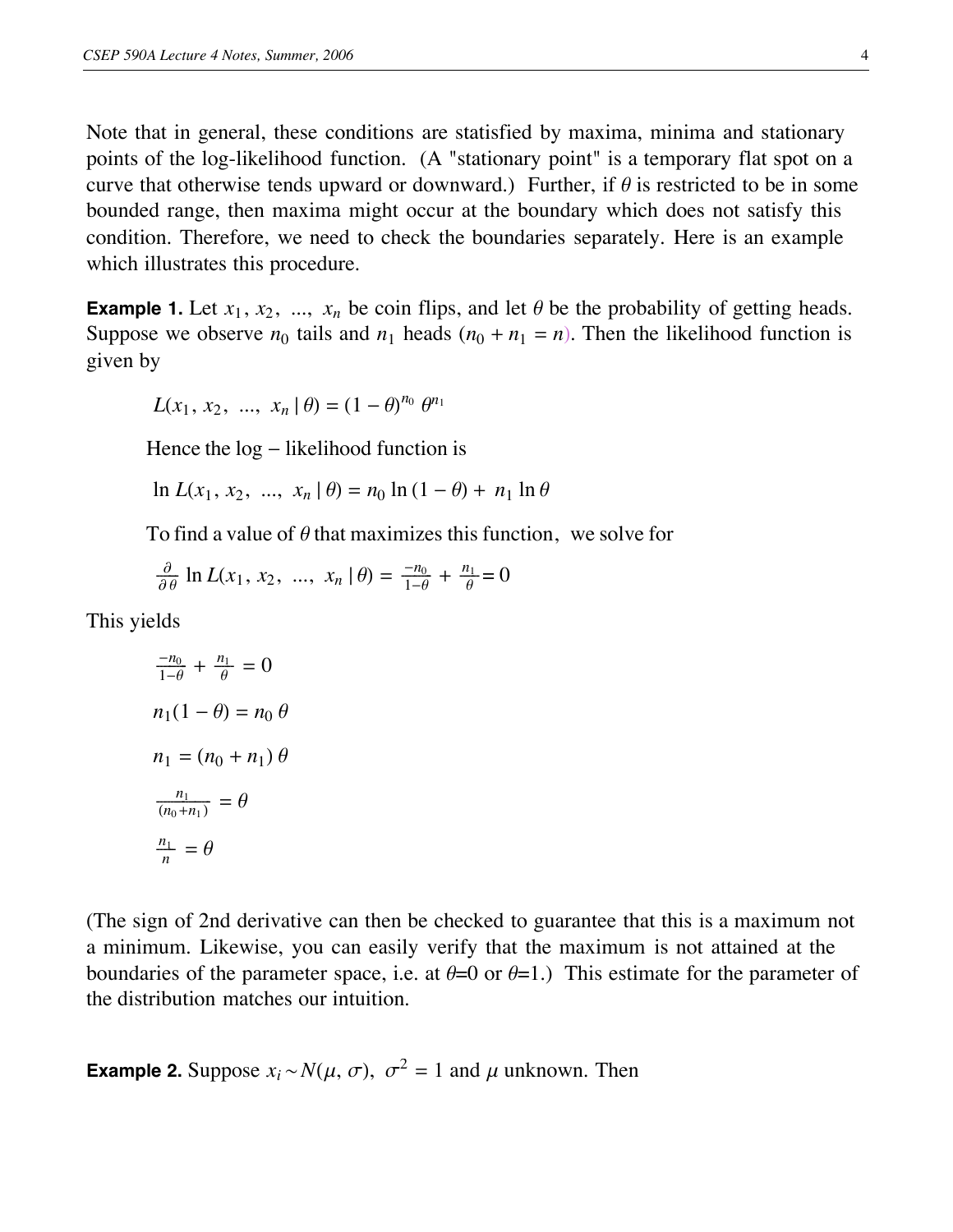$$
L(x_1, x_2, ..., x_n | \theta) = \prod_{i=1}^n \frac{1}{\sqrt{2\pi}} e^{-(x_i - \theta)^2/2}
$$
  

$$
\ln L(x_1, x_2, ..., x_n | \theta) = \sum_{i=1}^n \left(-\frac{1}{2} \ln 2 \pi - \frac{(x_i - \theta)^2}{2}\right)
$$
  

$$
\frac{\partial}{\partial \theta} \ln L(x_1, x_2, ..., x_n | \theta) = \sum_{i=1}^n (x_i - \theta) = \sum_{i=1}^n x_i - n\theta = 0
$$

So the value of  $\theta$  that maximizes the likelihood is

$$
\theta = \sum_{i=1}^n x_i / n
$$

Again matching our intuition: the sample mean is the maximum likelihood estimator (MLE) for the population mean.

**Example 3.** Suppose  $x_i \sim N(\mu, \sigma)$ ,  $\sigma^2$  and  $\mu$  unknown. Then

$$
L(x_1, x_2, ..., x_n | \theta_1, \theta_2) = \prod_{i=1}^n \frac{1}{\sqrt{2\pi\theta_2}} e^{-(x_i - \theta_1)^2/2\theta_2}
$$
  
\n
$$
\ln L(x_1, x_2, ..., x_n | \theta_1, \theta_2) = \sum_{i=1}^n \left(-\frac{1}{2} \ln 2 \pi \theta_2 - \frac{(x_i - \theta_1)^2}{2\theta_2}\right)
$$
  
\n
$$
\frac{\partial}{\partial \theta_1} \ln L(x_1, x_2, ..., x_n | \theta_1, \theta_2) = \sum_{i=1}^n \frac{(x_i - \theta_1)}{\theta_2} = 0 \implies \sum_{i=1}^n x_i / n = \theta_1
$$
  
\n
$$
\frac{\partial}{\partial \theta_2} \ln L(x_1, x_2, ..., x_n | \theta_1, \theta_2) =
$$
  
\n
$$
\sum_{i=1}^n \left(-\frac{1}{2} \frac{2\pi}{2\pi\theta_2} + \frac{(x_i - \theta_1)^2}{2\theta_2^2}\right) = \sum_{i=1}^n \left(-\frac{1}{2\theta_2} + \frac{(x_i - \theta_1)^2}{2\theta_2^2}\right) = 0 \implies \sum_{i=1}^n (x_i - \theta_1)^2 / n = \theta_2
$$

The MLE for the population variance is the sample variance. This is a *biased* estimator. It systematically underestimates the population variance, but is none the less the MLE. The MLE doesn't promise an unbiased estimator but it is a reasonable approach.

### **Expectation Maximization**

The MLE approach works well when we have relatively simple parametrized distributions. However, when we have more complicated situations, we may not be able to solve for the ML estimate because the complexity of the likelihood function precludes both analytical and numerical optimization. The EM algorithm can be thought of as an algorithm that provides a tractable approximation to the ML estimate.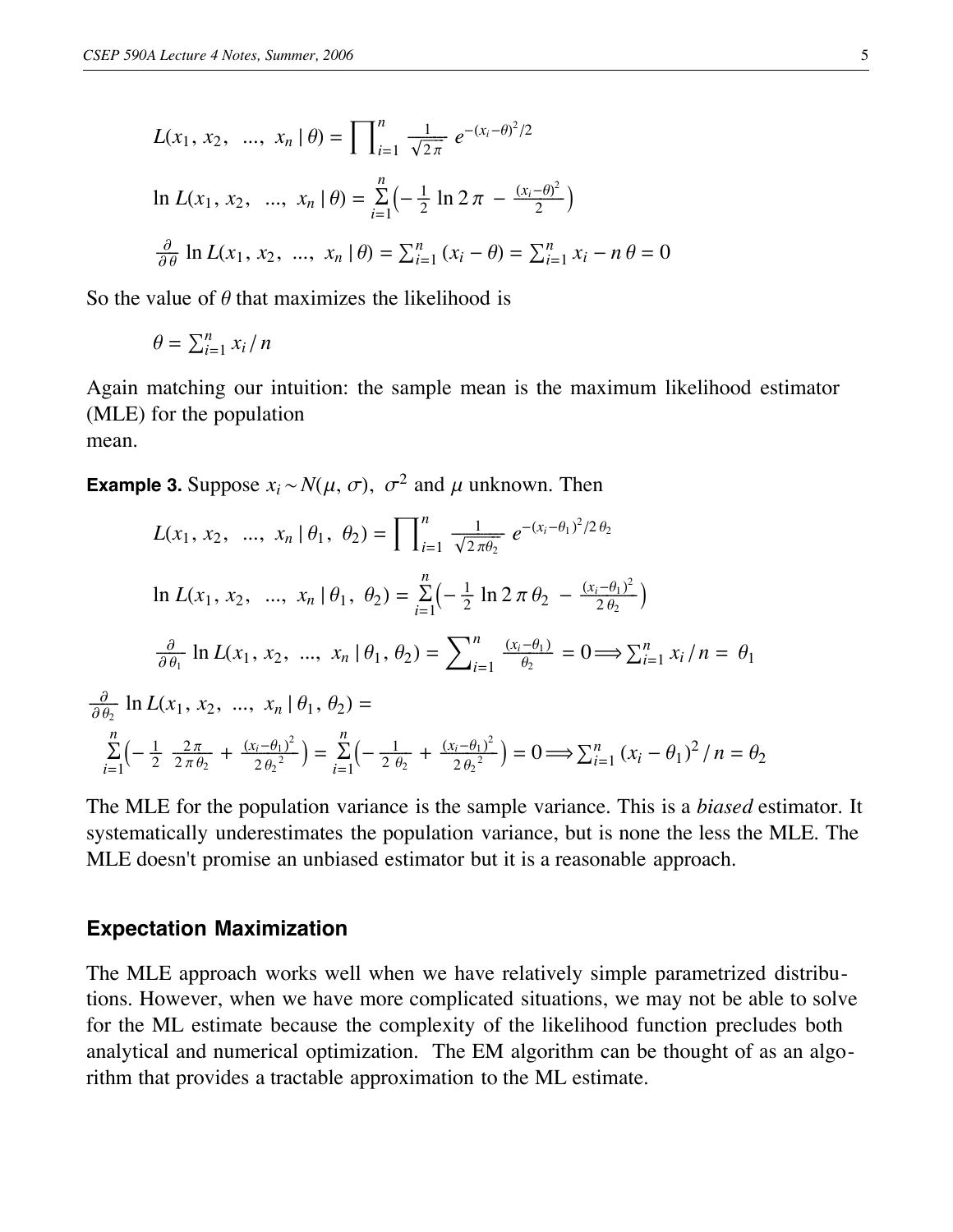Consider the following example. We have data corresponding to heights of individuals, as shown in the figures below. Is this distribution likely to be Normally distributed as shown below?



Or is there some hidden variable, like gender, so the distribution should be more like this:



The clustering problem can is essentially a parameter estimation problem : Try to find if there are hidden parameters that cause the data to fall into two distributions  $f_1(x)$ ,  $f_2(x)$ . These distributions depend on some parameter  $\theta$ :  $f_1(x, \theta)$ ,  $f_2(x, \theta)$ , and there are also mixing parameters  $\tau_1$  and  $\tau_2$ ,  $\tau_1 + \tau_2 = 1$ , which describe the probability of sampling from each group. Can we estimate the parameters for the this more complex model? Let's suppose that the two groups are normal but with different, unknown, parameters.

The likelihood is now given by

$$
L(x_1, x_2, ..., x_n | \tau_1, \tau_2, \mu_1, \mu_2, \sigma_1, \sigma_2) = \prod_{i=1}^n \sum_{j=1}^2 \tau_j f_j(x_i | \theta_j)
$$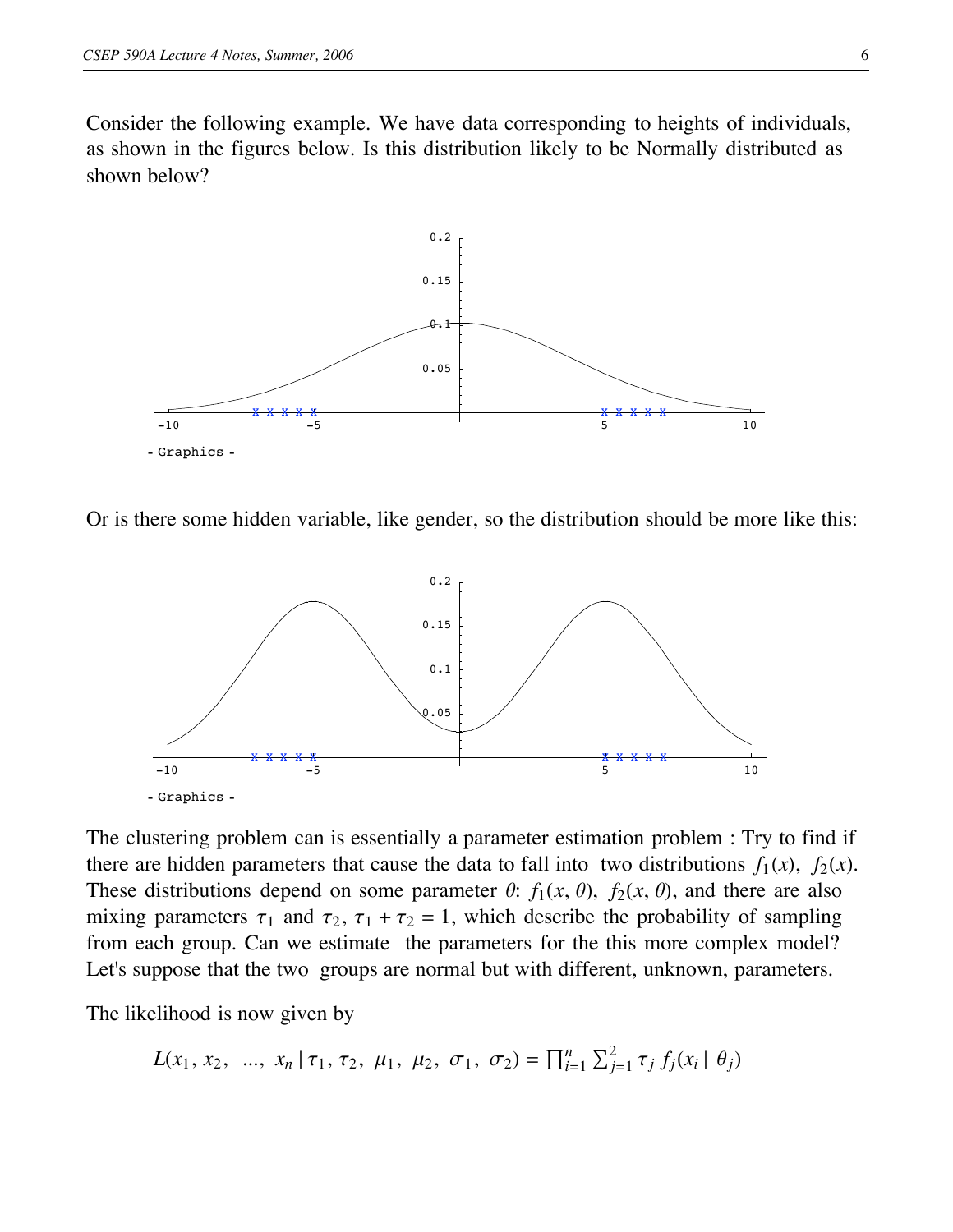If we try to work with this in our existing framework it becomes messy and algebraically intractable, due to the product-of-sums form, and remains so even if we take the log of the likelihood.

This leads us to introduce the Expectation Maximization (EM) algorithm as a heuristic for finding the MLE. It is particularly useful for problems containing a hidden variable. It uses a hill-climbing strategy to find a local maximum of the likelihood.

Introduce new variables

 $z_{ij} = \begin{cases} 1 \\ 0 \end{cases}$ iff *xi* was sampled from distribution *j* otherwise

These variables are introduced for mathematical convenience. They let us avoid a sum over *j* in the expression for the likelihood. The full data table becomes

*x*<sup>1</sup> *z*<sup>11</sup> *z*<sup>12</sup> *x*<sup>2</sup> *z*<sup>21</sup> *z*<sup>22</sup>  $x_n$   $z_{n1}$   $z_{n2}$ 

If the *z* were known estimating  $\tau_1$ ,  $\tau_2$  would be easy, and estimation of the parameters would become easy again. If we knew the parameters estimation of the *z* would be easy. The EM algorithm iterates over these alternatives. It can be proved that the likelihood will be monotonically increasing, and so will converge to a (local) maximum. [There is a polynomial time algorithm for estimating Gaussian mixtures under the assumption that the components are "well-separated," but the method is not used much in practice. I don't know whether the complexity of the general problem is known; plausibly it's NPhard. So, the EM algorithm is probably the method of choice.

## **Expectation step**

Assume fixed values for  $\tau_j$  and  $\theta_j$ . Let A be the event that  $x_i$  is drawn from the distribution  $f_1$ , let *B* be the event that  $x_i$  is drawn from  $f_2$ , and let *D* be the event that  $x_i$  is observed. We want  $P(A | D)$ , but it is easier to find  $P(D | A)$ . We use Bayes' rule:

$$
P(A | D) = \frac{P(D|A) P(A)}{P(D)}
$$

$$
P(D) = P(D | A) P(A) + P(D | B) P(B) = \tau_1 P(D | A) + \tau_2 P(D | B) = \tau_1 f_1(x_i | \theta_1) + \tau_2 f_2(x_i | \theta_2)
$$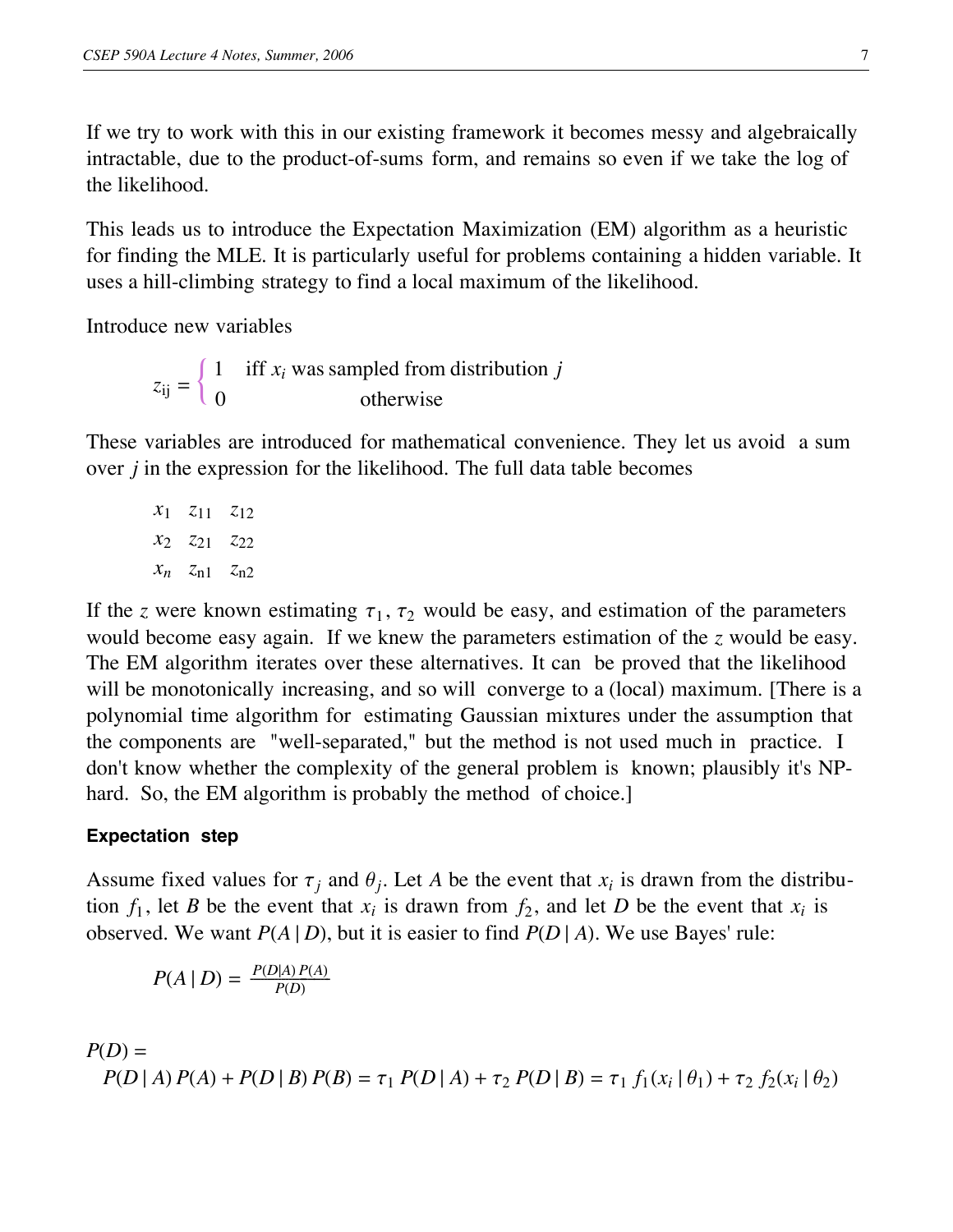$P(A | D)$  is the expected value of  $z_{i1}$  given  $\theta_1$  and  $\theta_2$ . This is the expectation step of the EM algorithm.

To be concrete, consider a sample of points taken from a mixture of Gaussian distributions with unknown parameters and unknown mixing coefficients. The EM algorithm will give estimates of the parameters that raise the likelihood of the data.

An easy heuristic to apply is

If  $E(z_{i1}) \geq 1/2$  then set  $z_{i1} = 1$ If  $E(z_{i1}) < 1/2$  then set  $z_{i1} = 0$ 

This gives rise to the so-called Classification EM algorithm (we *classify* each observation as coming from exactly one of the component distributions). The k-means clustering algorithm is an example. In this case, the maximization step is just like the simple Maximum Likelihood Estimation examples considered above. The more general M-step (below) accounts for the inherent uncertainty in these classifications, appropriately weighting the contributions of each observation to the parameter estimates for each mixture component.

#### **Maximization step**

The expression for the likelihood is

$$
L(x_1, z_{11}, z_{12}, x_2, z_{21}, z_{22}, \ldots | \theta, \tau)
$$

The  $x_i$  are known. If the  $z_{ij}$  were known finding the MLE of  $\theta$ ,  $\tau$  would be easy, but we don't. Instead we maximize the *expected* log likelihood of the visible data *E*(ln *L*( $x_1, x_2, ..., x_n$  |  $\theta$ ,  $\tau$ )). The expectation is taken over the distribution of the hidden variables  $z_{ij}$ . Assuming  $\sigma_1^2 = \sigma_2^2 = \sigma^2$ , and  $\tau_1 = \tau_2 = \tau = (\frac{1}{2})$ :

$$
L(\mathbf{x}, \, \mathbf{z} \, | \, \theta, \, \tau) = \prod_{i=1}^{n} \tau \, \frac{1}{\sqrt{2 \pi \sigma^2}} \, e^{-1/2 \, \sigma^2 (\sum_{j=1}^{2} z_{ij} (x_i - \mu_j)^2)}
$$

so

$$
E(\ln L(\mathbf{x}, z | \theta, \tau)) = E(\sum_{i=1}^{n} \ln \frac{1}{2} - \frac{1}{2} \ln 2 \pi \sigma^2 - \frac{1}{2 \sigma^2} \sum_{j=1}^{2} z_{ij} (x_i - \mu_j)^2) =
$$
  

$$
\sum_{i=1}^{n} \ln \frac{1}{2} - \frac{1}{2} \ln 2 \pi \sigma^2 - \frac{1}{2 \sigma^2} \sum_{j=1}^{2} E(z_{ij}) (x_i - \mu_j)^2)
$$

The last step above depends on the important fact that expectation is linear: if c and d are constants and X and Y are random variables, then  $E(cX+dY) = c E(X) + d E(Y)$ . We calculated  $E(z_{ij})$  in the previous step. We can now solve for the  $\mu_j$  that maximize the expectation by the methods given earlier: set derivatives to zero, etc. With a little more algebra you will see that the MLE for  $\mu_j$  is the *weighted* average of the  $x_i$ 's, where the weights are the  $E(z_{ii})$ 's, which makes sense intuitively: if a given point  $x_i$  has a high probability of having been sampled from distribution 1, then it will contribute strongly to our